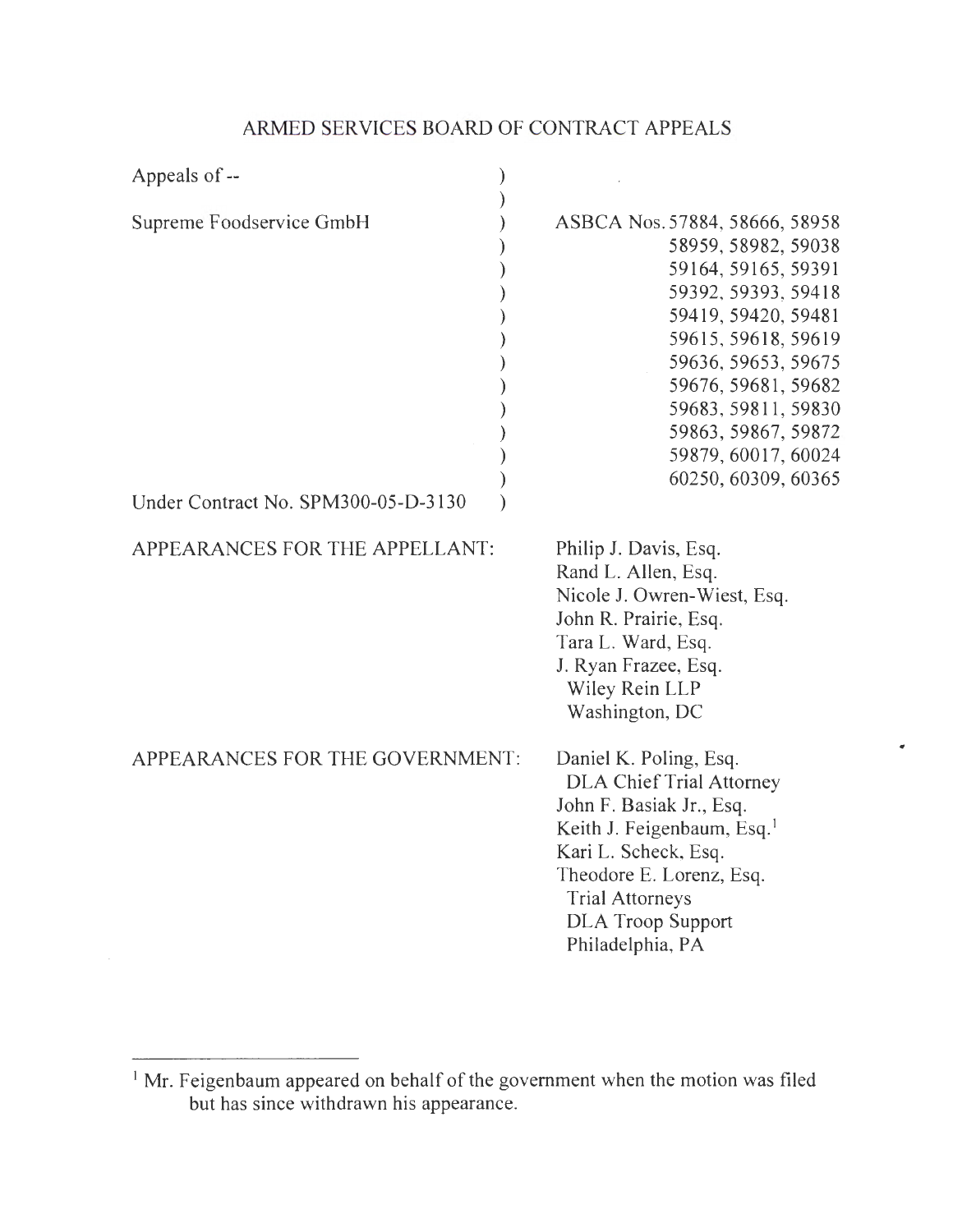## OPINION BY ADMINISTRATIVE JUDGE SCOTT ON THE GOVERNMENT'S MOTION FOR RECONSIDERATION IN PART

## BACKGROUND

The captioned appeals involve approximately \$8.3 billion in claims by the Defense Logistics Agency (DLA) concerning the subject contract for the delivery of food, water and other products to the United States military and DLA customers in Afghanistan. DLA's major claim is that the contract is void *ab initio* due to fraud by appellant Supreme Foodservice GmbH (Supreme) at contract inception and that DLA is entitled to the return of all monies it paid Supreme during contract performance. The appeals also involve various claims by Supreme, totaling about \$3 billion.<sup>2</sup>

Before discovery was complete, DLA moved for summary judgment on three of its affirmative defenses, including that Supreme committed the first material contract breach. One aspect of that defense was based upon a guilty plea by Supreme in a criminal proceeding with regard to certain fraud issues, including the pricing of food and water to be delivered under the contract. As relevant to the instant motion, Supreme moved to strike DLA's first material breach defense due to waiver, based upon contract Modification No. 00092 (Mod. 92), which extended the contract for two years after DLA was allegedly aware of Supreme's conduct cited in its guilty plea or alternatively for summary judgment on the waiver defense. In *Supreme Foodservice GmbH, ASBCA No. 57884 et al., 16-1 BCA ¶ 36,387 <i>(Supreme decision)*, the Board denied DLA's motion for summary judgment due to material facts in dispute. Also due to material facts in dispute and an insufficiently developed record, the Board denied Supreme's motion to strike DLA's first material breach defense, or alternatively for summary judgment.

DLA moves for partial reconsideration of our decision on the sole ground that it was entitled to summary judgment on the portion of its first material breach defense that was based upon the Board's decision in *Laguna Construction Co .,* ASBCA No. 58324, 14-1BCA~35 <sup>748</sup>*(Laguna I).* DLA described this as its *"Laguna*  defense - that is, first material breach based exclusively on Supreme's guilty plea" (gov't recon. mot. at 4). Thereafter, the U.S. Court of Appeals for the Federal Circuit affirmed *Laguna I* in *Laguna Construction Co. v. Carter,* 828 F.3d 1364 (Fed. Cir. 2016) *(Laguna JI),* and the parties submitted supplemental briefs on DLA's reconsideration motion. At DLA's request, the Board, sitting in a panel, heard oral argument on the motion.

<sup>&</sup>lt;sup>2</sup> Supreme filed additional appeals, Nos. 60724, 60832, and 61069, after the Board issued the decision at issue in Supreme's reconsideration motion.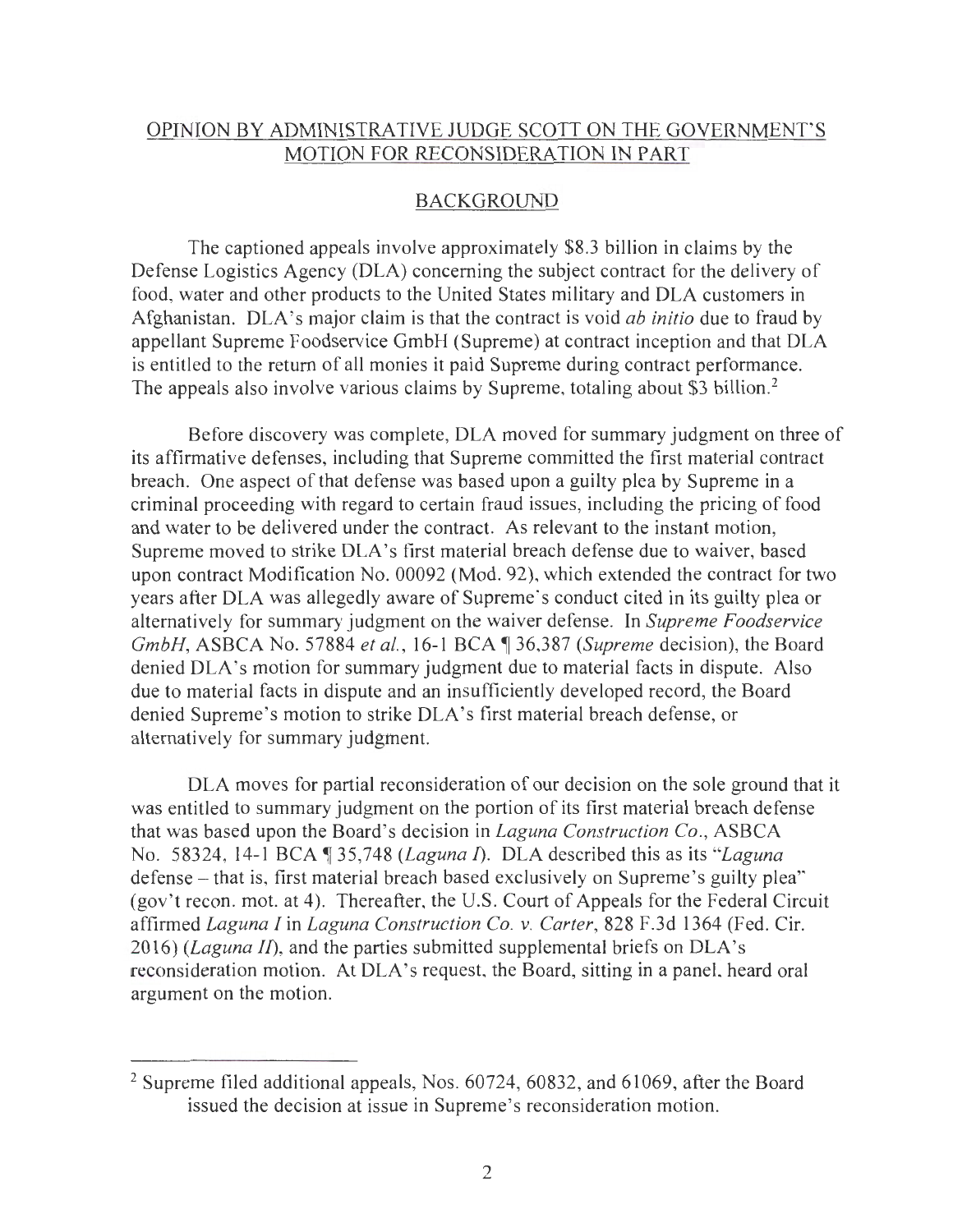## THE PARTIES' CONTENTIONS<sup>3</sup>

DLA asks the Board to grant its motion for reconsideration and to deny all of Supreme's claims. In its original reconsideration motion DLA stressed that its *Laguna*  defense was based upon Supreme's guilty plea. In its motion and/or at oral argument, DLA contended that:

( 1) The Board erred in holding that further discovery of facts underlying Supreme's guilty plea was necessary. The plea itself was DLA's affirmative defense. Under the doctrine of collateral estoppel, the Board is bound by the same factual findings and legal conclusions made by the U.S. district court in the criminal proceeding (a new contention not made in DLA's summary judgment motion).

(2) Mod. 92 did not create material fact issues concerning waiver or accord and satisfaction; it was neither. It reserved DLA's rights against Supreme, as did Supreme's settlement agreement with the U.S. Department of Justice (DOJ).

(3) Consistent with Board precedent concerning parallel civil and criminal proceedings, DLA properly waited for ongoing criminal investigations to end before pursuing its first material breach claim. Supreme's guilty plea was the strongest evidence of its breach. Prior thereto, DLA could not ascertain at what point it could assert its rights.

( 4) Mod. 92's extension of the contract's performance period was not an abandonment of DLA's right to assert its first material breach defense because Supreme was the only source available to satisfy the agency's needs and the modification reserved the parties' rights and required Supreme to cooperate in any government investigation. Thus, Supreme cannot argue reliance or prejudice.

(5) The Board erred in analyzing DLA's first material breach defense together with other of its affirmative defenses, rather than as a stand-alone defense.

(6) Supreme violated FED. R. CIV. P. 56(d) and Board Rule  $7(c)(2)$  concerning oppositions to summary judgment motions by speculating that material facts are in dispute without citing to record evidence or submitting any affidavits in support.

In supplemental briefing concerning *Laguna 11,* and/or at oral argument, DLA alleged the following:

<sup>&</sup>lt;sup>3</sup> We have considered all of the parties' arguments whether or not listed or discussed in this decision.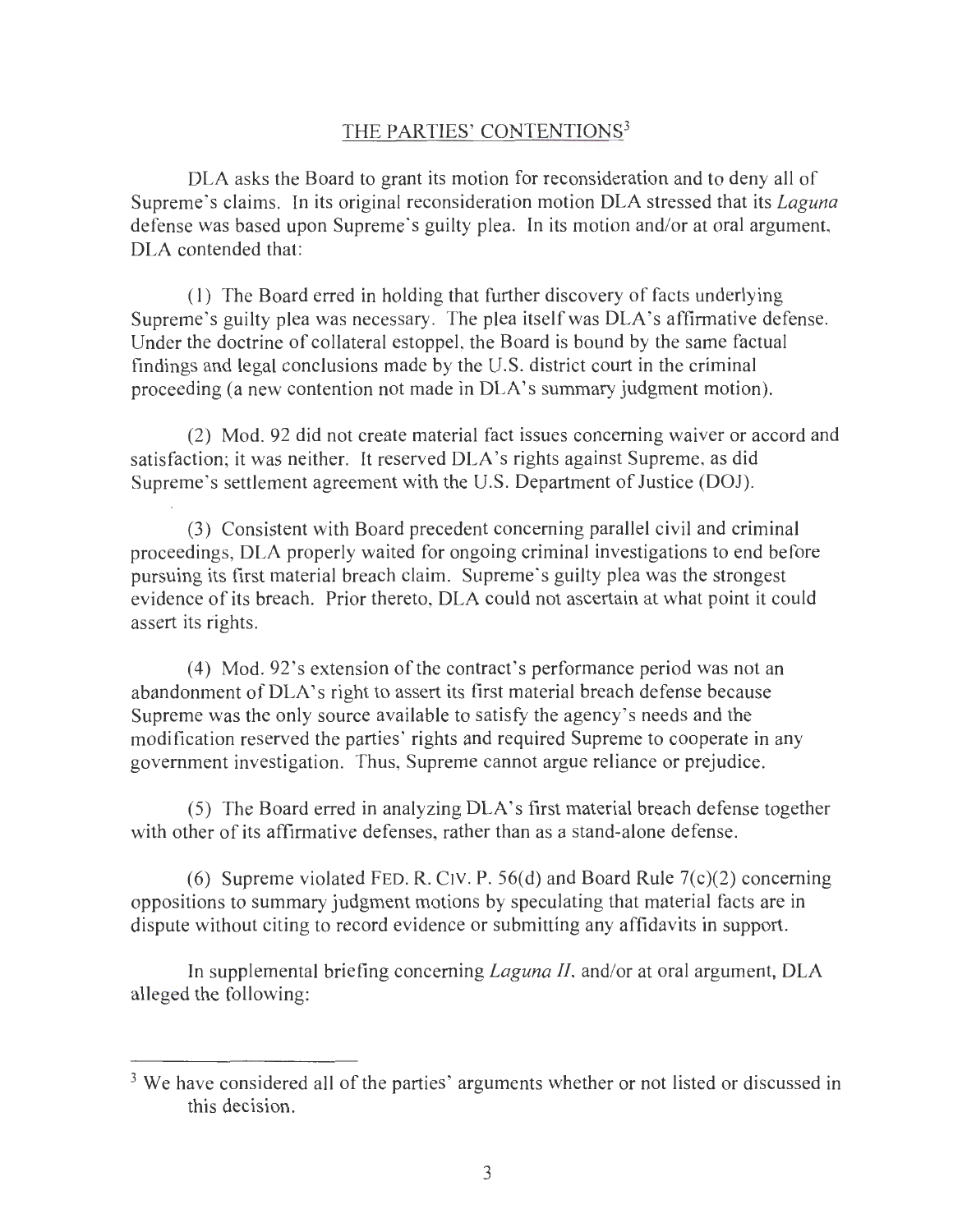(1) *Laguna II* is dispositive that Mod. 92 cannot constitute a waiver of DLA's first material breach affirmative defense. Supreme 's guilty plea proved that defense. DLA did not have the "known right" required in a waiver analysis until that plea. Mod. 92 could not constitute specific evidence of waiver because it preserved the status quo between the parties, and it could not provide contractual remedies for Supreme's breach because a CO does not have authority to resolve fraud matters. Moreover, Supreme continued to overcharge for bottled water after Mod. 92 's execution, so the modification could not have resolved matters (tr. 5).<sup>4</sup> DLA acknowledged, however, that "bottled water fraud" ceased in 2007 and Supreme's additional reimbursement for the water from 2007 until the end of the contract was not an admission of criminal fraud (tr. 69).

(2) During oral argument, DLA apparently abandoned its formerly key contention that Supreme 's first material breach occurred upon its guilty plea. Instead, it now claims that " Supreme breached the contract in 2005, when it first established [its affiliated entity known as] JAFCO, in order to artificially inflate product prices for fresh fruits and vegetables" (tr. 19).

Overall, Supreme claims that DLA is rearguing and reframing the first material breach affirmative defense set forth in its summary judgment motion. Supreme asserts that the Board fully considered DLA's *Laguna* defense and rejected it; DLA is relying upon matters that it raised, or could have raised, in its summary judgment motion; it has not identified any newly discovered evidence, errors in the Board's fact findings, or errors of law; and reconsideration is not warranted.

In its original opposition to DLA's motion for reconsideration and/or at oral argument, Supreme asserted that:

(I) DLA did not stress *Laguna I* in its summary judgment motion. Moreover, it both misconstrued the Board's holding there and did not acknowledge the key distinctions between the instant case and *Laguna I,* where waiver was not raised as a defense to the government's first material breach claim.

(2) The *Laguna* defense DLA presented in its reconsideration motion- that Supreme's guilty plea itself constituted the first material breach—was a new argument that it did not make in its summary judgment motion, where it alleged that Supreme engaged in fraud through JAFCO, and the underlying JAFCO fraud was the breach.

<sup>&</sup>lt;sup>4</sup> All transcript references are to the transcript of the oral argument on DLA's motion for reconsideration.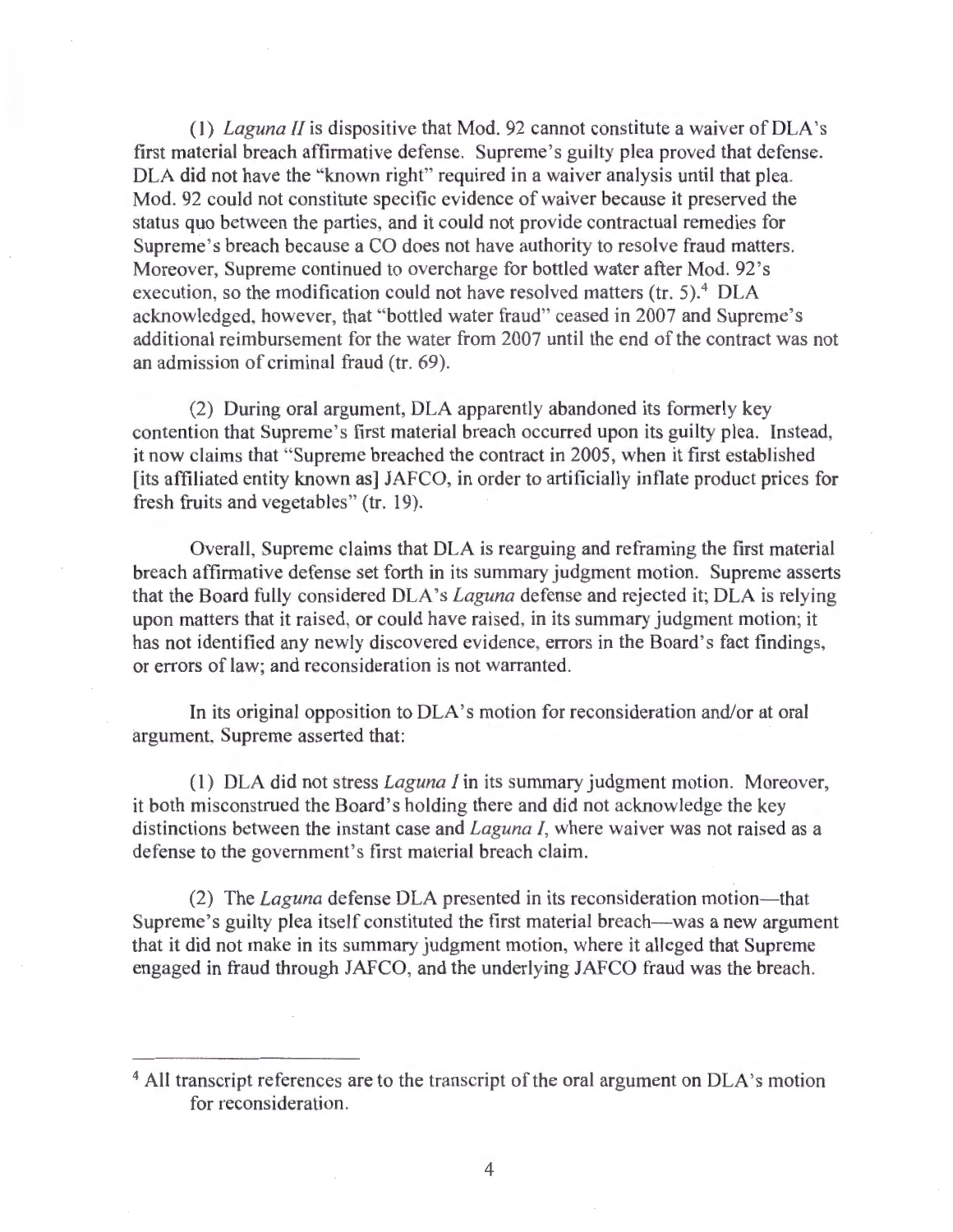(3) Mod. 92 did not maintain the status quo. It required various disclosures by Supreme and extracted a contractual remedy for the JAFCO arrangement.

(4) The fact that the civil settlement agreement reserved DLA's right to assert affirmative defenses against Supreme did not mean that DLA's material breach defense was not waived or barred by the doctrine of accord and satisfaction. Moreover, the settlement agreement expressly reserved Supreme's right to oppose or challenge any affirmative defenses alleged by DLA.

(5) The Board separately evaluated what DLA now characterizes as its *Laguna*  defense and properly concluded that there are material facts in dispute regarding Mod. 92, waiver, and accord and satisfaction that preclude summary judgment. For example, discovery will demonstrate that DLA elected to continue Supreme's substantive contract performance with full knowledge of the JAFCO conduct to which it later pleaded guilty.

In supplemental briefing and/or at oral argument, Supreme alleged:

(1) If Supreme's guilty plea were the measuring point of its alleged breach, it would not be a "prior" material breach because the government had committed various breaches by that time. Thus, none of Supreme's claims concerning those breaches should be dismissed.

(2) Supreme does not dispute the guilty plea or the negotiated statement of facts accompanying it, rendering the doctrine of collateral estoppel irrelevant. The doctrine does not apply in any event because the issues currently before the Board differ from those before the district court in the criminal proceedings and relate solely to the parties' contractual rights, which were expressly excluded from Supreme's settlement agreement with DOJ.

(3) *Laguna II* supports the Board's denial of DLA's summary judgment motion because it makes clear that the government can waive a defense of first material breach and that waiver is a highly fact-specific inquiry. Notably, the court stated in *Laguna II*  that its holding on the issue of waiver was based upon the particular facts of that case.

( 4) The record already contains significant and speci fie evidence demonstrating that DLA learned of the JAFCO conduct underlying Supreme's guilty plea prior thereto and elected to resolve the issue contractually and to continue with performance. Mod. 92 and exhibits Supreme submitted in opposition to DLA's summary judgment motion, such as those pertaining to communications between the parties concerning JAFCO's affiliation with Supreme and discussions between them regarding pricing prior to Mod. 92's execution, are evidence of DLA's prior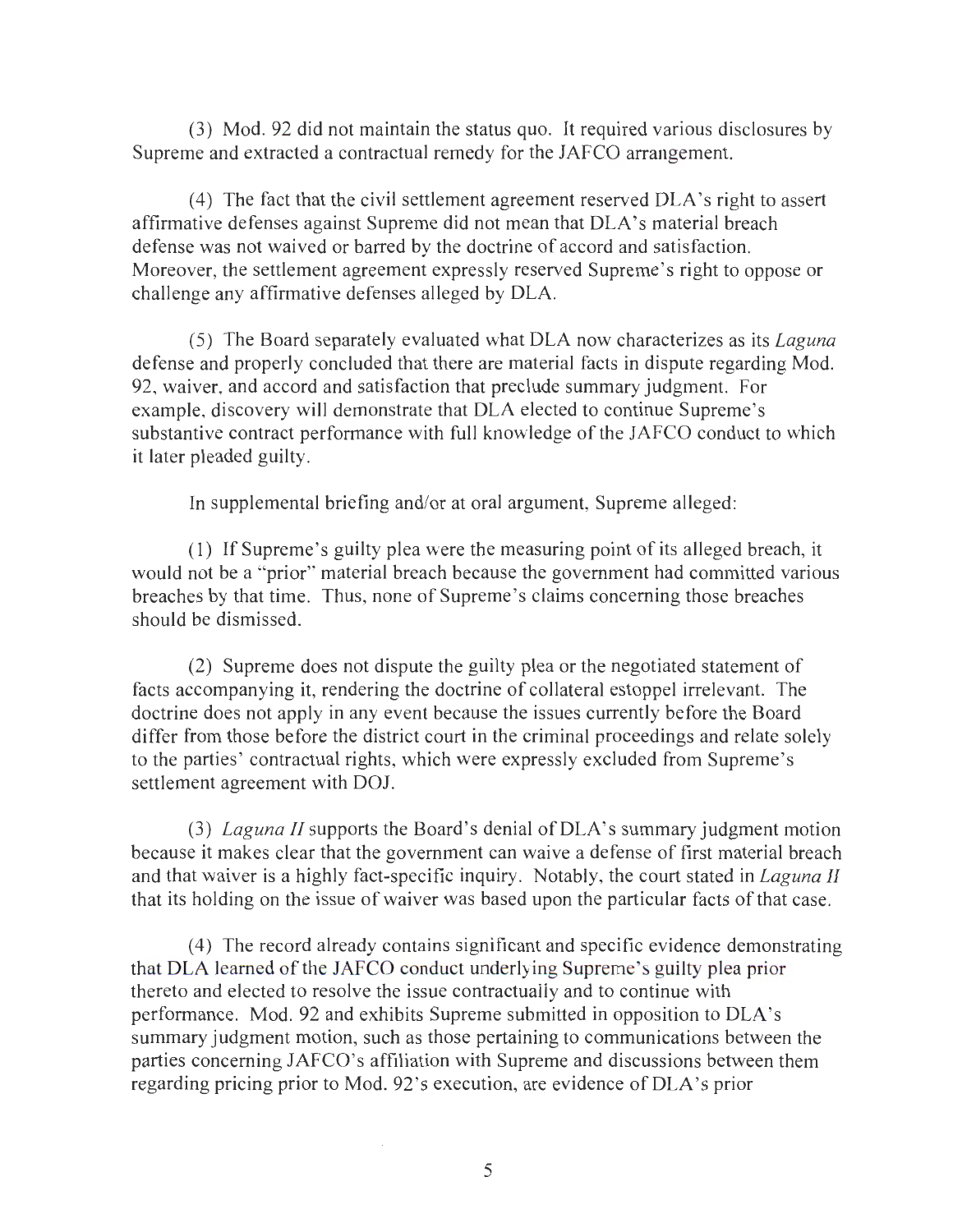knowledge of the underlying misconduct. Moreover, discovery is ongoing and depositions of key witnesses with knowledge about Mod. 92, including the contracting officer and other DLA and Supreme officials, had not yet occurred (or had not occurred as of the completion of briefing and oral argument on the reconsideration motion). Additionally, as DLA acknowledges, Supreme denies that there was any fraud concerning bottled water after 2007 and it contends that there is still discovery to be done on the bottled water reconciliation issue.

#### STANDARDS FOR RECONSIDERATION

In deciding a motion for reconsideration, we look to whether the movant has presented newly discovered evidence, mistakes in findings of fact, or errors of law. *Kellogg Brown & Root Services, Inc., ASBCA Nos.* 57530, 58161, 16-1 BCA 136,554 at 178,039. A reconsideration motion is not an opportunity to reargue issues previously raised and decided, or to advance arguments that should have been presented in an earlier proceeding. *Precision Standard, Inc.*, ASBCA No. 59116, 15-1 BCA 136,155 at 176,445; Avant Assessment, LLC, ASBCA No. 58867, 15-1 BCA 136,137 at 176,384. A party moving for reconsideration "must show a compelling reason" why the Board should alter its decision. *Precision Standard*, 15-1 BCA ¶ 36, 155 at 176, 445.

In this case, although DLA has not otherwise satisfied the criteria for reconsideration, due to the Federal Circuit's issuance of *Laguna II* shortly after we issued our *Supreme* decision, which had addressed *Laguna I,* we will reconsider our decision solely as it relates to DLA 's affirmative defense of first material breach based upon the *Laguna* decisions. In that context we discuss Supreme's waiver defense.<sup>5</sup>

#### PRELIMINARY MATTERS

Preliminarily, we correct a few of DLA's misapprehensions. First, the Board never "held" that further discovery was necessary concerning Supreme's settlement agreement and guilty plea. We noted that the record to date does not fully explicate the underlying facts. We are not aware of what other facts the parties might know or seek. Regarding DLA's claim that the Board is bound by the doctrine of collateral estoppel, the Board is focused upon facts bearing upon the parties' contractual rights. We have no intention of attempting to relitigate the criminal proceedings or to make factual determinations of fraud, which we lack jurisdiction to do nor have we been asked to do so.

<sup>5</sup> The contractor did not raise waiver as a defense in *Laguna I* but the court addressed it in *Laguna II.*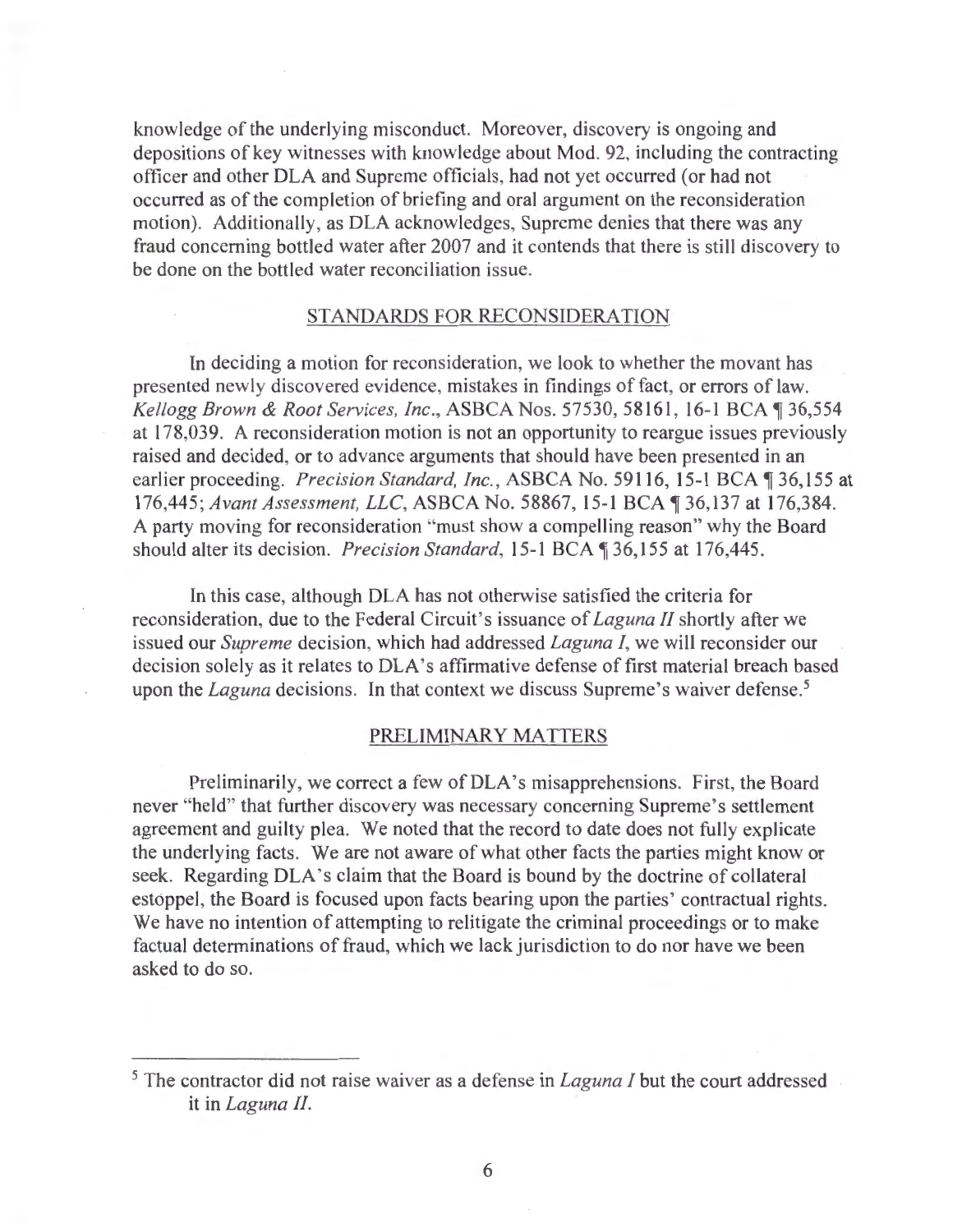Second, one aspect of DLA's contention that Supreme's opposition to its summary judgment motion did not satisfy FED. R. CIY. P. 56(d) or Board Rule 7(c)(2) is that Supreme did not submit affidavits. While, as with Rule  $7(c)(2)$ , the Board looks to FED. R. C1v. P. 56 for guidance, we are not bound by the Federal Rules. *Thai Hai,*  ASBCA No. 53375. 02-2 BCA ~ 31.971 at 15 7.920, *aff"d. Thai Hai v. Brownlee.* 82 F. App'x 226 (Fed. Cir. 2003) (unpublished). Regardless. the discovery period in these appeals has not ended. Supreme represents that the parties had not conducted discovery on the issue of first material breach or any of the other issues raised in DLA's summary judgment motion before DLA filed the motion (app. resp. to gov't recon. mot. at 13). Although Supreme desires that discovery continue, it never asked the Board to defer ruling upon DLA's summary judgment motion or claimed that, without further discovery, it could not present facts essential to its opposition to the motion, unlike the circumstances concerning affidavits addressed in FED. R. C1v. P. 56(d) and *Dongbuk R&U Engineering Co.*, ASBCA No. 58300, 13 BCA 135,389 at 173.638, cited by DLA.

Moreover, Supreme complied with Board Rule  $7(c)(2)$  by citing to the current record in its opposition *(see, e.g.,* app. *Laguna* //reply br. at 7; tr. 42-44). *Supreme ,* 16-1 BCA ¶ 36,387 at 177,377, Statement of Fact (SOF) ¶ 39 (referring to Supreme's exhibits about a meeting with the contracting officer in September 2008, when JAFCO charges allegedly were raised, and to an alleged 15 June 2009 presentation by Supreme to DLA, DOJ, the Defense Criminal Investigative Service, and the Army Criminal Investigation Command concerning JAFCO). Supreme also submitted materials obtained in discovery after DLA filed its summary judgment motion *(see* app. *Laguna II* reply br. at 8; tr. 44-45). These materials include minutes of an 11 March 2009 meeting between DLA and Supreme involving alleged overcharging through JAFCO. All of the referenced meetings took place prior to Mod. 92, which was effective on 20 December 2010 *(Supreme, 16-1 BCA*  $\sqrt{ }$  36,387 at 177,378, SOF  $\sqrt{ }$  44), and prior to Supreme's guilty plea, which occurred on 8 December 2014. *Id.* at 177,381, SOF 153.

Lastly, regardless of its acknowledgement that "[t]here is no dispute that DLA repeatedly asserted that the Board should not evaluate Supreme's misconduct in isolation" (gov't recon. mot. at 17; *see, e.g.*, gov't summ. j. mot. at 59), DLA now alleges that the Board erred in not treating what it now calls its *"Laguna* defense" separately. However, the Board considered it both separately and together with DLA's other first material breach defenses. *Supreme*, 16-1 BCA ¶ 36,387 at 177,398-99.

#### SUMMARY JUDGMENT DOCTRINE

We evaluate DLA's reconsideration motion in light of the established standard that summary judgment is appropriate only when there are no genuine issues of material fact and the movant is entitled to judgment as a matter of law. *Mingus*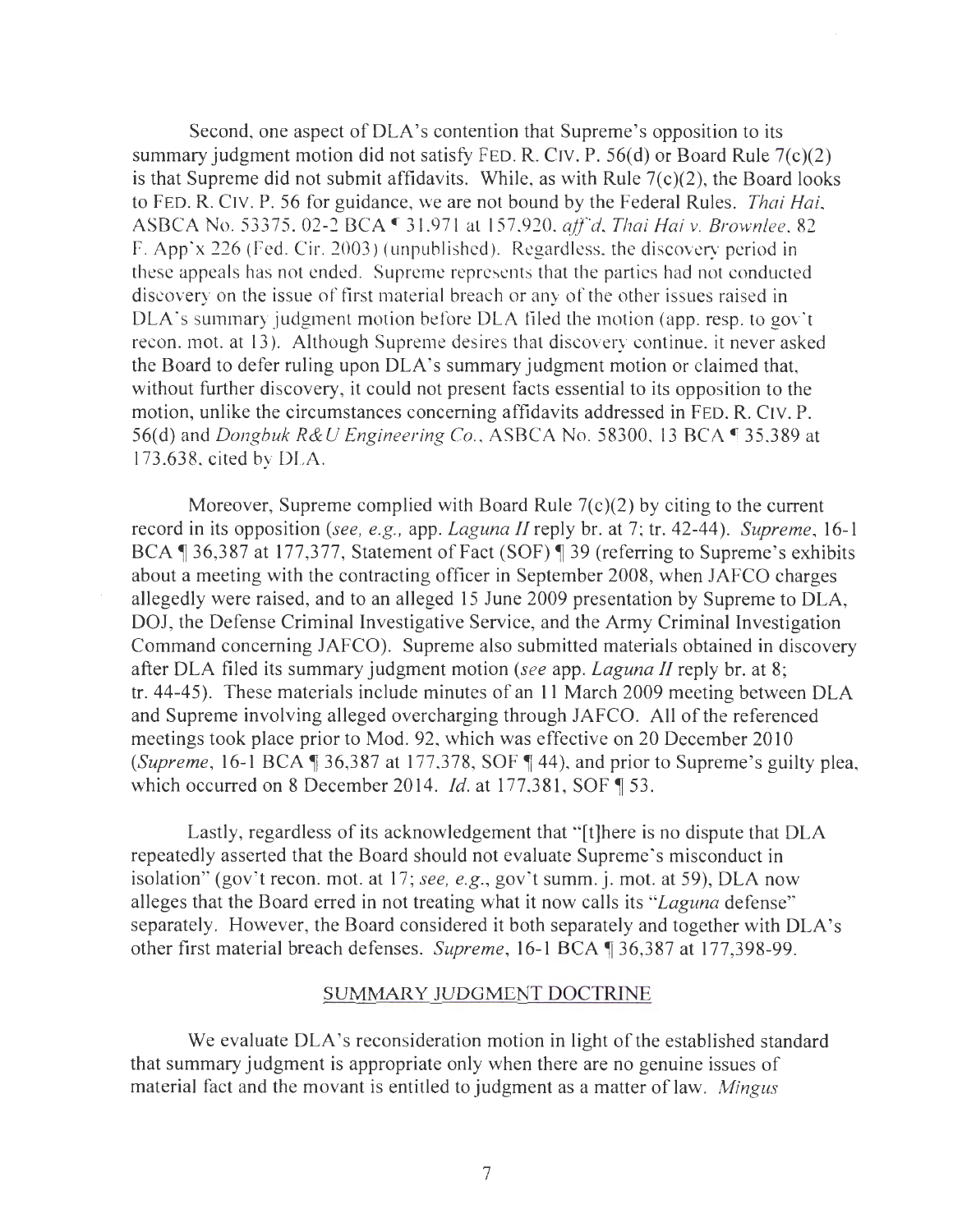*Constructors, Inc. v. United States, 812 F.2d 1387, 1390-91 (Fed. Cir. 1987). There is* a genuine issue of material fact if a reasonable fact finder could find in favor of the nonmovant. We resolve any significant doubt over fact issues, and draw all reasonable inferences, in favor of the party opposing summary judgment. *MIC/CCS*, *Joint Venture, ASBCA No.* 58023, 14-1 BCA ¶ 35,678 at 174,635.

#### FIRST MATERIAL BREACH DOCTRINE

The Federal Circuit has described the doctrine of first material breach as follows:

> [W]hen a party to a contract is sued for breach, it may defend on the ground that there existed a legal excuse for its nonperformance at the time of the alleged breach. Faced with two parties to a contract, each of whom claims breach by the other, courts will "often...impose liability on the party that committed the first material breach."

*Barron Bancshares, Inc. v. United States,* 366 F.3d 1360, 1380 (Fed. Cir. 2004) (citations omitted); see also Supreme, 16-1 BCA ¶ 36,387 at 177,398-99.

#### WAIVER DOCTRINE

As the Board set forth in the *Supreme* decision, a contracting party can waive a breach as follows:

> Waiver is a *"voluntary* and intentional relinquishment of a known right. A party to a contract may waive the other party's breach by continuing to accept the breaching party's performance without reservation of rights. The breaching party bears the burden to prove waiver. Conduct or actions that mislead the breaching party into reasonably believing that the rights to a claim arising from the breach were waived can result in an implied waiver.

A right to cancel a contract for breach must be exercised with reasonable promptness after discovery of the breach. However, continuing with a contract is not necessarily conclusive of waiver. Whether waiver has occurred involves a more complex inquiry than merely ascertaining whether performance continued. An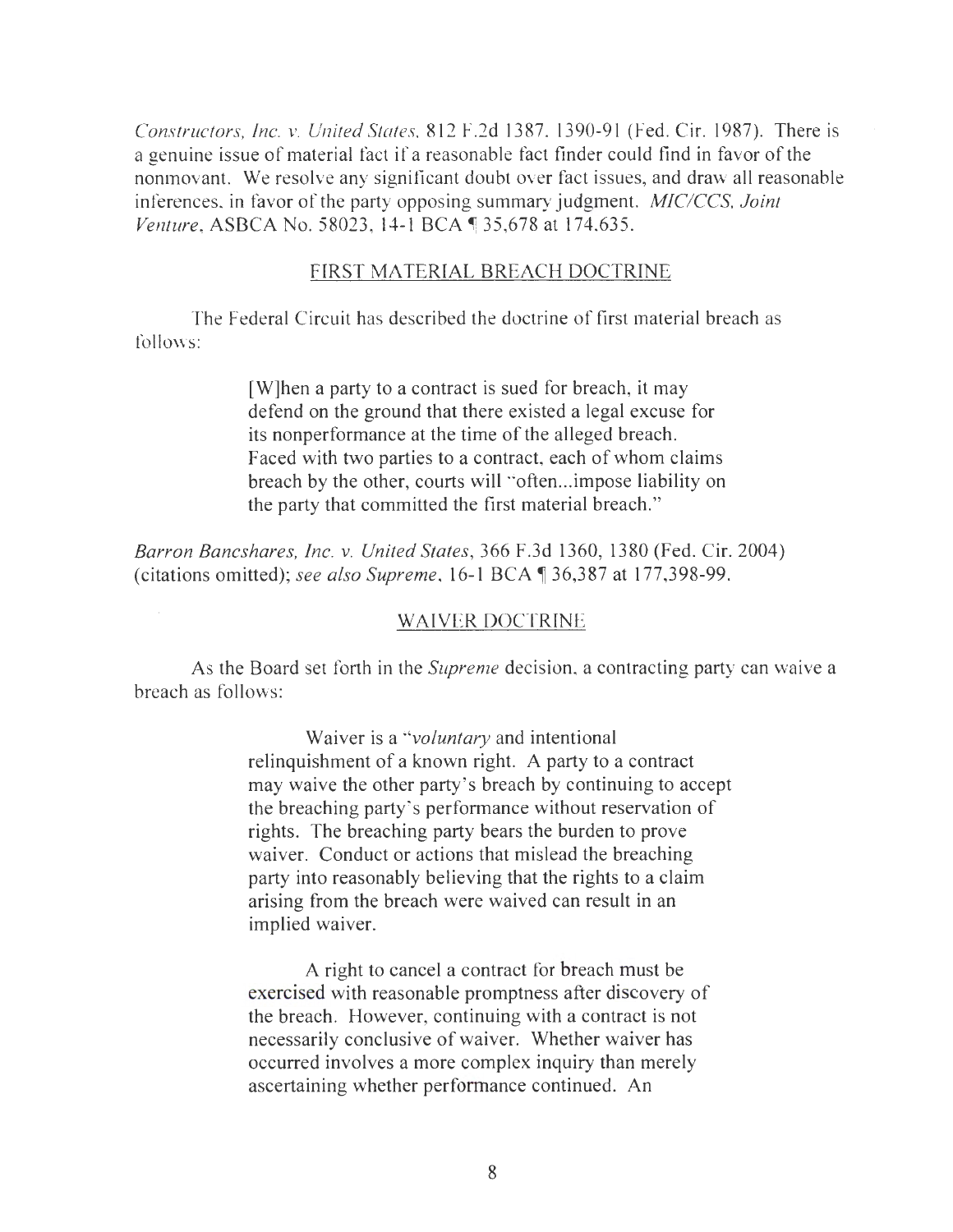examination must be made of whether, in the circumstances of the particular case, the contracting party whose obligation to perform had been discharged by breach exercised reasonable commercial judgment in continuing to perform. An election to continue with a contract might be an indispensable course of action which was the only practicable one.

16-1 BCA <sup>1</sup> 36,387 at 177,395 (citations omitted); *see also Laguna II*, 828 F.3d at 1372. Waiver of a first material breach defense can occur through continued contract performance even if material misrepresentation is allegedly involved. *Barron Bancshares,* 366 F.3d at 1382.

### LAGUNA I AND LAGUNA II

In *Laguna I*, the Board granted summary judgment to the government that the contractor had committed the first material breach through subcontractor kickbacks taken by its agents and its submission to the government of payment vouchers inflated by the kickbacks. The contractor's project manager had plead guilty in 2010 to conspiring in a kickback scheme and its vice president of operations plead guilty in 2013 to soliciting and receiving kickbacks and to conspiracy. The government rejected the contractor's payment vouchers in 2012, before the second guilty plea.

The Board set forth facts contained in the plea agreements and determined that the contractor had breached both its duty of good faith and fair dealing and the contract's Allowable Cost and Payment clause. Referring to the kickbacks and inflated billings, the Board described "these criminal acts" as constituting the first material breach that subsequently excused the government from paying the contractor's invoices. *Laguna 1*, 14-1 BCA  $\parallel$  35,748 at 174,949.

In *Laguna II* the Federal Circuit affirmed *Laguna I* on the basis that the contractor committed the first material breach by violating the Allowable Cost and Payment clause. The court described the admissions by the contractor's project manager and vice president in their plea agreements and concluded that the Board had properly determined that "these criminal acts constituted material breach" that could be imputed to the contractor. *Laguna II*, 828 F.3d at 1372. The court continued that *''[b]ased on the facts of this case,* Laguna's employees' *criminal acts* constitute a first material breach of its contract with the government." *Id.* (emphasis added).

Before the Federal Circuit, the contractor contended that the government knew of the kickback scheme as early as January 2008 but continued to perform the contract until 2015 and thereby waived its prior material breach defense. The court noted that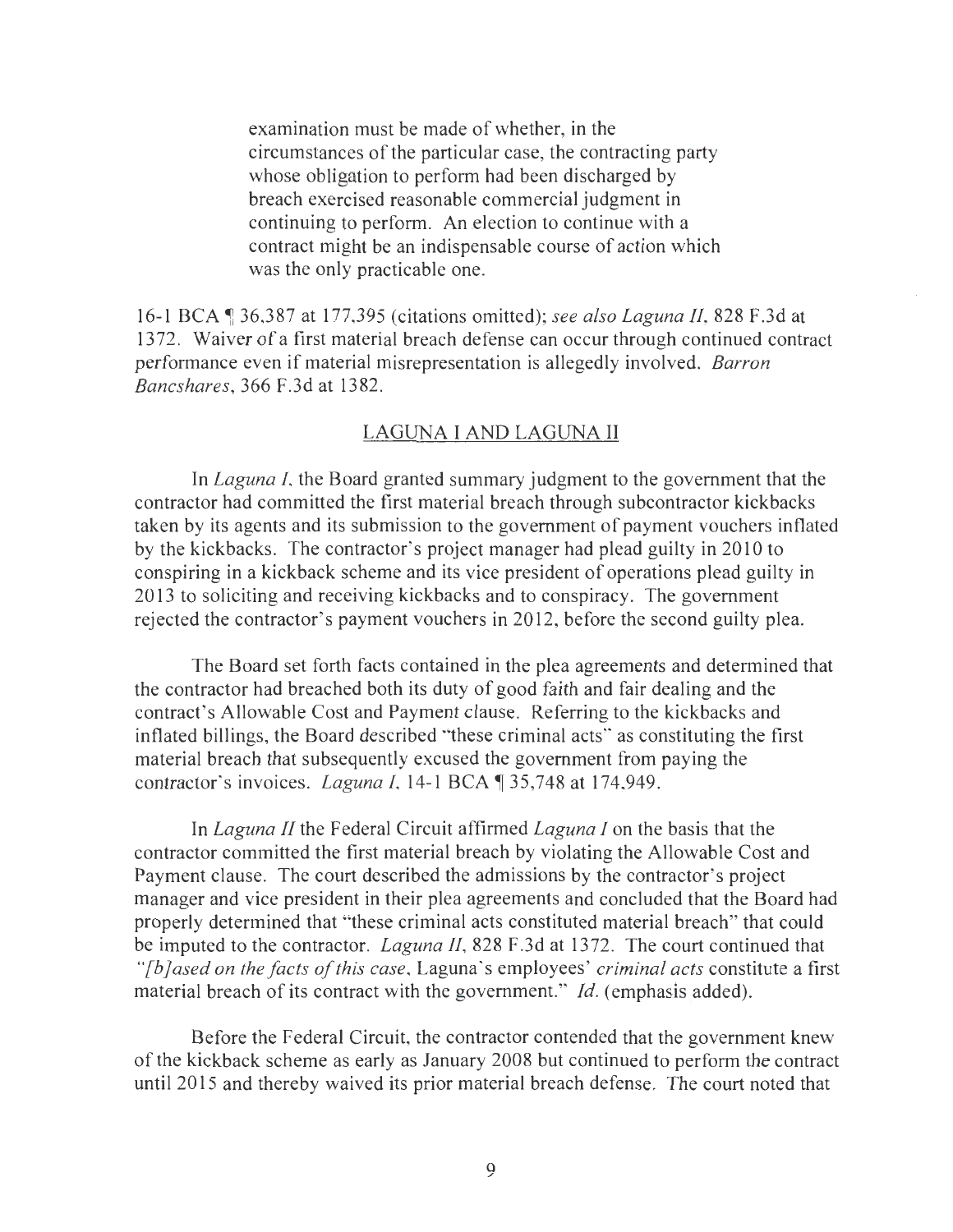the alleged continued performance included only the government's payment of certain incurred costs and its audit of the contractor's cost statements. The court stated that *"[i]n light of the facts of this case,* we do not find these arguments persuasive." *Laguna II,* 828 F.3d at 1372 (emphasis added). The court concluded that it was reasonable for the government to have invoked the prior material breach rule after the vice president's guilty plea in 2013 and that *"[t]herefore,"* prior to this date, the government did not have a "known right" that would have invoked the prior material breach rule. *Id.* (emphasis added). Thus, in evaluating when a known right accrued to the government, the court considered what was reasonable under the particular facts and circumstances involved.

Further, as part of its waiver analysis, in response to the contractor's claim that the government had waived its prior material breach defense by its continued contract performance, the court stated that, "[i]n addition," after the contractor completed its physical work in 2010, the government's sole acts were to conduct audits and make cost reimbursements. *Laguna 11,* 828 F.3d at 1372. The court did not accept the contractor's contention that it relied upon these acts to its detriment by performing final accounting and audit tasks, stating that the contractor would have performed them even if the government had terminated the contract.

The court held that, because the first material breach rule applied, the government's non-performance was excused by the contractor's earlier violation of the Allowable Cost and Payment clause. Unlike the Board, the court did not discuss the implied duty of good faith and fair dealing.

In oral argument on its reconsideration motion, DLA abandoned its prior stance that Supreme's guilty plea itself was the first material breach. DLA now advocates that the breach occurred in 2005, when Supreme first established JAFCO. Nonetheless, DLA continues to assert that it did not have a "known right" to claim breach until the guilty plea occurred. In the end, however, DLA does not deny all prospect of a government waiver even when a guilty plea is involved. It stated at oral argument that:

> [W]e have never asserted, and I don't think the Federal Circuit holds that, there can never [be] a waiver.

On the contrary, after the accrual of the known right  $the$  – in addition is, what other performance was completed and what did the government do?

(Tr. 63)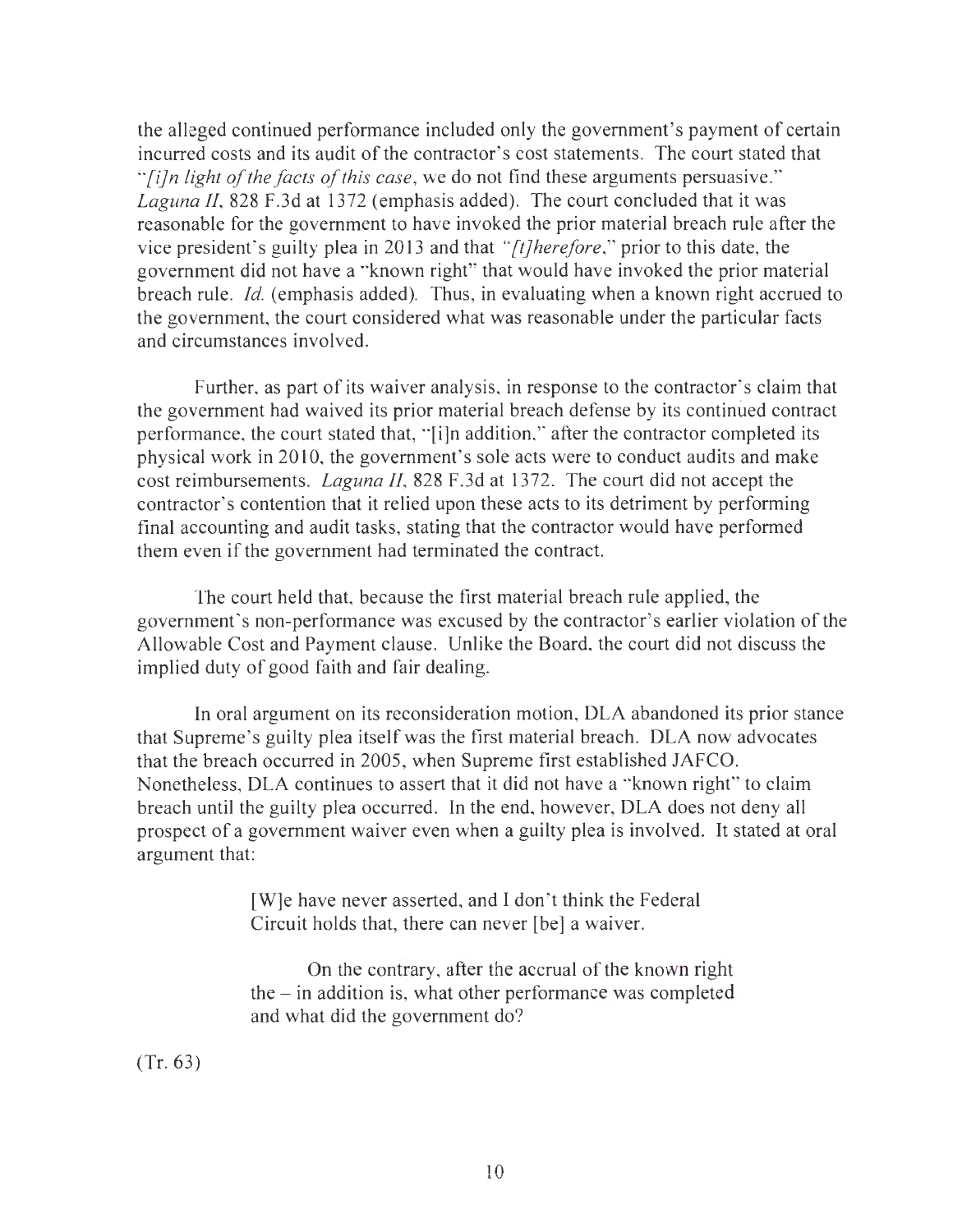DLA relies, *inter alia,* upon *Laguna II, C&D Construction, Inc. ,* ASBCA No. 38661 , 90-3 BCA ~ 23 ,256, and *United States v. The Public Warehousing Company,* 2017 WL 1021745 (N.D. Ga. 16 March 2017) *(PWC),* a decision DLA submitted to the Board on 27 March 2017, decided after briefing and oral argument were complete on DLA's reconsideration motion. DLA claims that *Laguna II* and *PWC* establish a "bright line" standard that the government cannot have a "known" right" for purposes of waiver until there is a guilty plea (DLA supp. *Laguna* reply br. at 5; Bd. corr., DLA's 22 March 2017 ltr. at 1).

Supreme claims that *Laguna JI* illustrates that the conduct underlying the guilty plea, not the plea itself, forms the basis for a first material breach defense. It contends that DLA elected to extend the contract for years and continue with substantive performance with full knowledge of the JAFCO conduct, thereby waiving that defense. Supreme asserts that *Laguna II's* waiver language is fact-based; waiver requires a factual inquiry; the court did not mention collateral estoppel; *Laguna II* did not establish the "bright-line" standard alleged by DLA as to when the government has a known right in the waiver context; and material facts remain in dispute as to when DLA learned of the conduct underlying Supreme's plea.

Supreme also alleges, in effect, that Mod. 92 is ambiguous, such that the Board must examine extrinsic evidence, including testimony by those involved in negotiating the modification. Factual issues remain concerning the parties' intent in entering into Mod. 92, its meaning, and why DLA elected to continue with contract performance after learning of the JAFCO conduct.

### DISCUSSION

DLA expands the *Laguna II* decision unreasonably. It did not establish the "bright line" standard alleged by DLA, i.e. , that the government cannot have a "known right" for purposes of waiver until a guilty plea occurs. DLA contends that its interpretation is supported by the fact that, consistent with Board precedent, such as *C&D Construction,* the natural progression of parallel criminal and civil proceedings is for the parties and the Board to wait upon the resolution of the former before continuing with the latter. *Laguna II* did not mention this rationale and the Board has held that nothing in *Laguna II* mandates such a suspension. *Kellogg Brown & Root Services, Inc.*, 16-1 BCA  $\parallel$  36,554 at 178,040. When the Board is confronted with allegations of potential interference with criminal proceedings, its discretion to stay its own proceedings calls for a factual inquiry and for it to weigh the parties' competing interests. *See Public Warehousing Co., K.S.C. ,* ASBCA No. 56116, 08-1 BCA <sup>~</sup>33 ,787 at 167,226.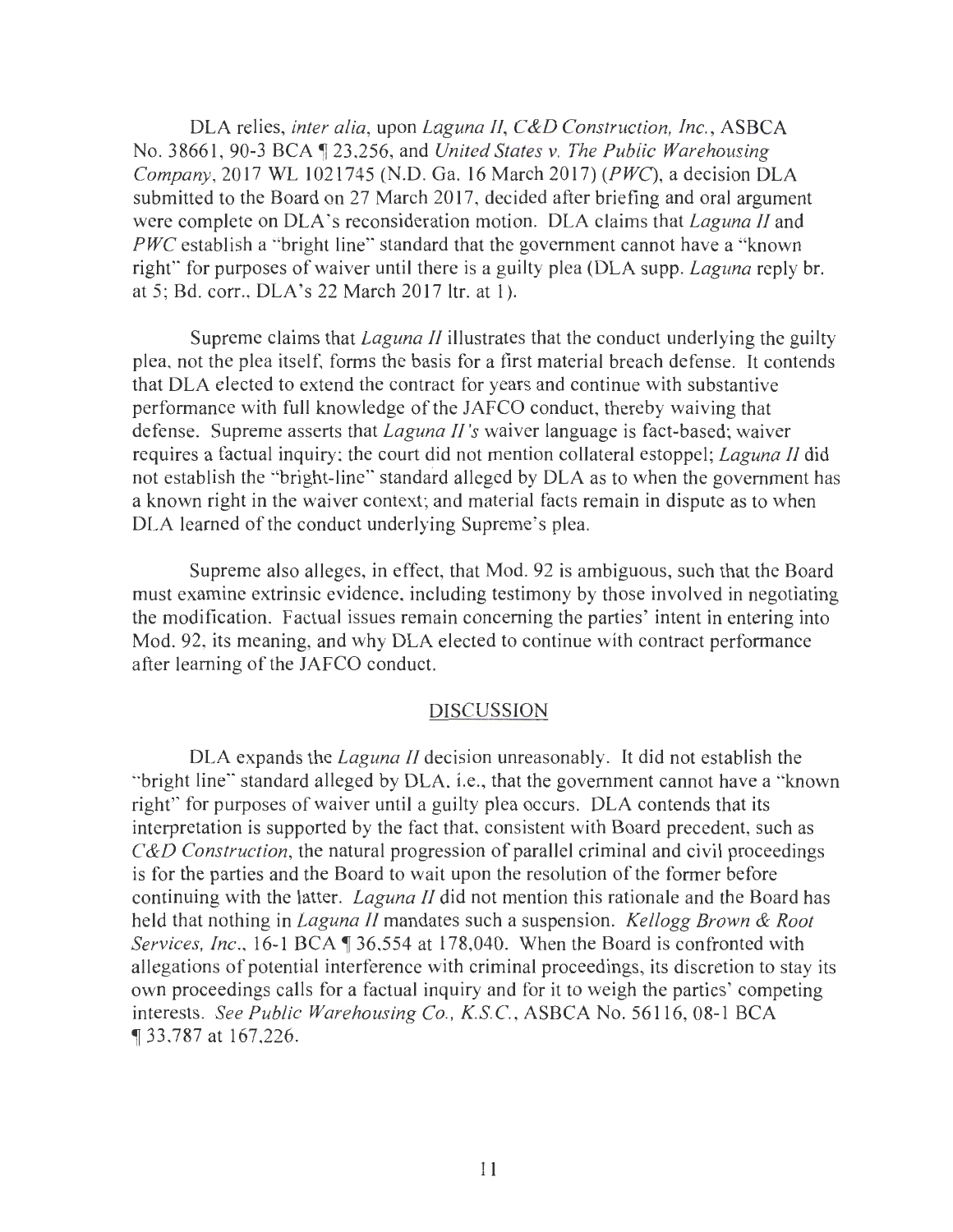The court in *Laguna II* determined that it was reasonable under the circumstances for the government to assert first material breach after a contractor's employee's conviction, but this does not lead to DLA's conclusion that, in a case which involves criminal proceedings at some point, the government cannot ever have a "known right" until the proceedings conclude. The court in *Laguna II* stated that its conclusion that the criminal acts of the contractor's employees constituted a first material breach was based upon the facts of the case. It also reached its additional conclusion that the government's administrative acts in winding up the contract did not waive its first material breach claim, in light of the facts of the case.

*C&D Construction,* upon which DLA places considerable weight, was not a first material breach case. There, the contractor contended that the government had waived its right to void the contract because it was aware of an investigation into the contractor's alleged pre-award misrepresentation of its small business status but had allowed it to perform, in lieu of suspending it, to the contractor's detrimental reliance. After a hearing, the Board held that the contract was void. It stated that:

> [T]he strongest evidence of appellant's misrepresentation came with the guilty plea..., which followed the completion of contract performance. We are in no position to ascertain at what point, if any, a suspension might have been appropriate.

90-3 BCA  $\parallel$  23,256 at 116,684. As Supreme suggests, the Board's statement about its inability to ascertain the correct timing of any potential suspension could refer to a lack of evidence on point (tr. 58). In any event, the Board made fact findings and did not purport to establish a bright line rule about any conclusive effect of a guilty plea in all cases when analyzing a waiver defense.

Further, the recent district court *Public Warehousing* decision upon which DLA relies is not binding precedent upon the Board. Regardless, it involved a *qui tam*  action under the False Claims Act (FCA), 31 U.S.C. §§ 3729-3733. In part, the defendants moved to dismiss the complaint pursuant to FED. R. CIV. P. 9(b), for failure to plead fraud with particularity, and 12(b)(6), for failure to state a claim. In part they alleged that the government had full knowledge of alleged misrepresentations but continued to pay under the contracts involved. Thus, the misrepresentations could not have been material, a prerequisite for an FCA action under the circumstances.

The court opined that, unless the government knew about the defendants' alleged deception, it could not have knowledge that would undermine a materiality finding. By "government," the court referred to those personnel actually involved in the contractual relationships. The court noted that the U.S. Attorney's Office and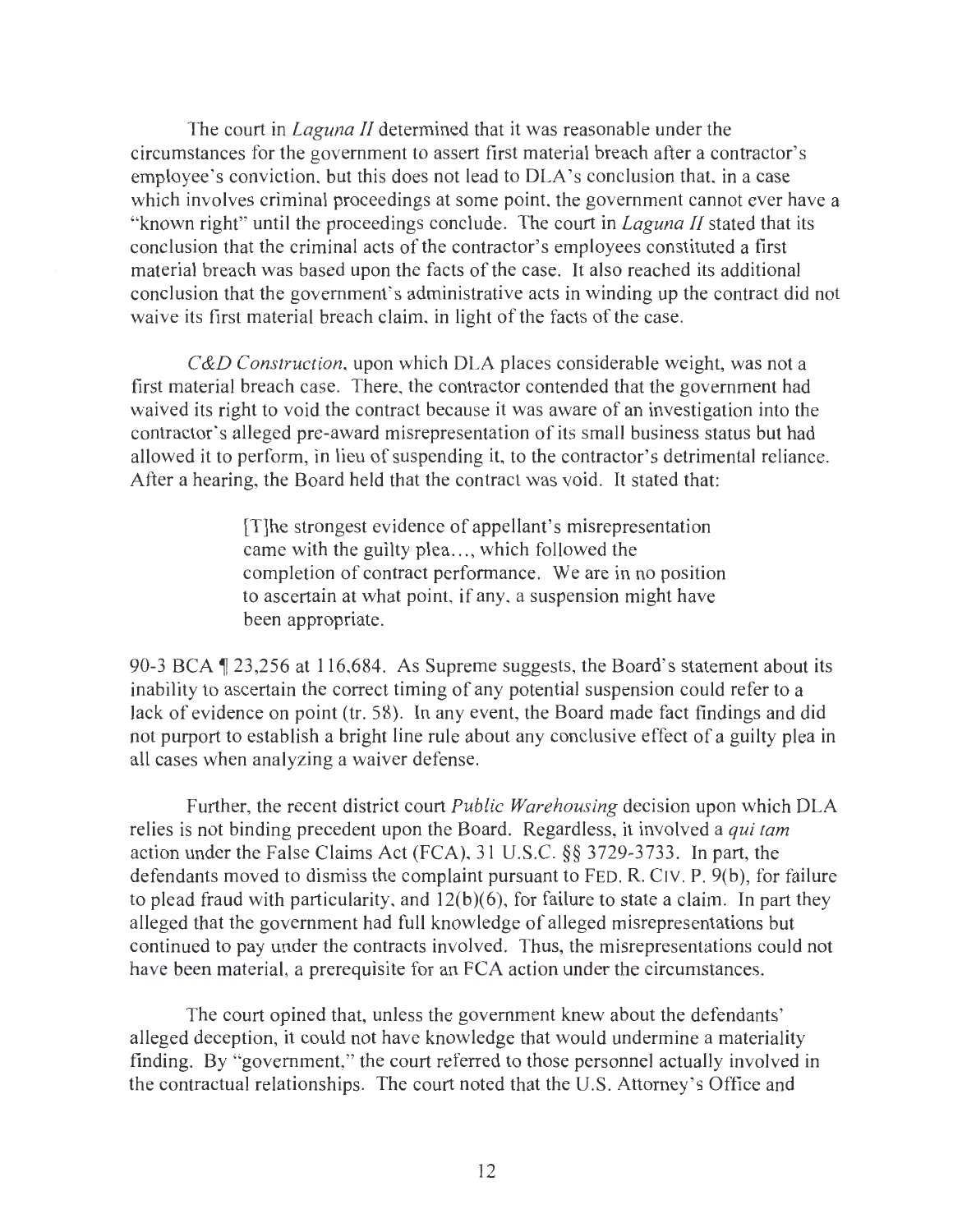DLA (then the Defense Supply Center), had little contact with one another. It stated that a mere suspicion of wrongdoing was not enough and the appropriate time to impute knowledge was at the end of an investigation, not at the beginning. The court also opined that, even if DLA were aware of the fraud, there were instances when a government agency might choose to continue to fund a contract, especially if it were essential to an important government interest. The court granted one of the defendants' dispositive motions and denied others, stating that it required more evidence on some of them.

Here, Supreme alleges, with reference to the evidence cited above, that the current record shows, and further discovery will reveal, that the government had the known right required for waiver before Supreme's guilty plea. It does not allege that DOJ's knowledge should be imputed to DLA but rather that DLA itself knew of all material facts underlying its *Laguna* first material breach defense and chose to continue with substantive contract performance. It is evident that there are material facts in dispute concerning these issues.

Also, the parties dispute the meaning and intent of Mod. 92. If it is ambiguous, the Board may consider extrinsic evidence of intent. *See Teg-Paradigm Environmental, Inc. v. United States,* 465 F.3d 1329, 1338 (Fed. Cir. 2006). Supreme contends that, via Mod. 92, DLA extracted a contractual remedy for the conduct underlying Supreme's eventual guilty plea. DLA counters that Mod. 92 merely maintained the status quo. "When the meaning of a contract and the parties' intentions are both relevant and in dispute, there are mixed questions of fact and law that pose triable issues precluding summary judgment." *AshBritt, Inc.,* ASBCA Nos. 56145, 56250, 09-2 BCA ¶ 34,300 at 169,434; *see also International Source and Supply Inc.*, ASBCA Nos. 52318, 52446, 00-1 BCA 1 30,875 at 152,434 (The Board does not interpret contractual terms in a vacuum; its goal is to arrive at an interpretation that accurately reflects the parties' intentions; when it is necessary to consider extrinsic evidence of intent, summary judgment is inappropriate.). The parties' intentions in not only continuing with, but extending substantive contract performance, and what options were available to DLA at the time it learned of Supreme's alleged breach, and at the time it entered into Mod. 92, are material facts in dispute.

In sum, there is no bright line standard that the government cannot have a known right, as pertinent to its alleged waiver of a material breach claim, prior to the entry of a guilty plea. The Board must examine the particular facts involved. Here, material facts in dispute preclude summary judgment for DLA, which has not shown any compelling reason why the Board should alter its *Supreme* decision.